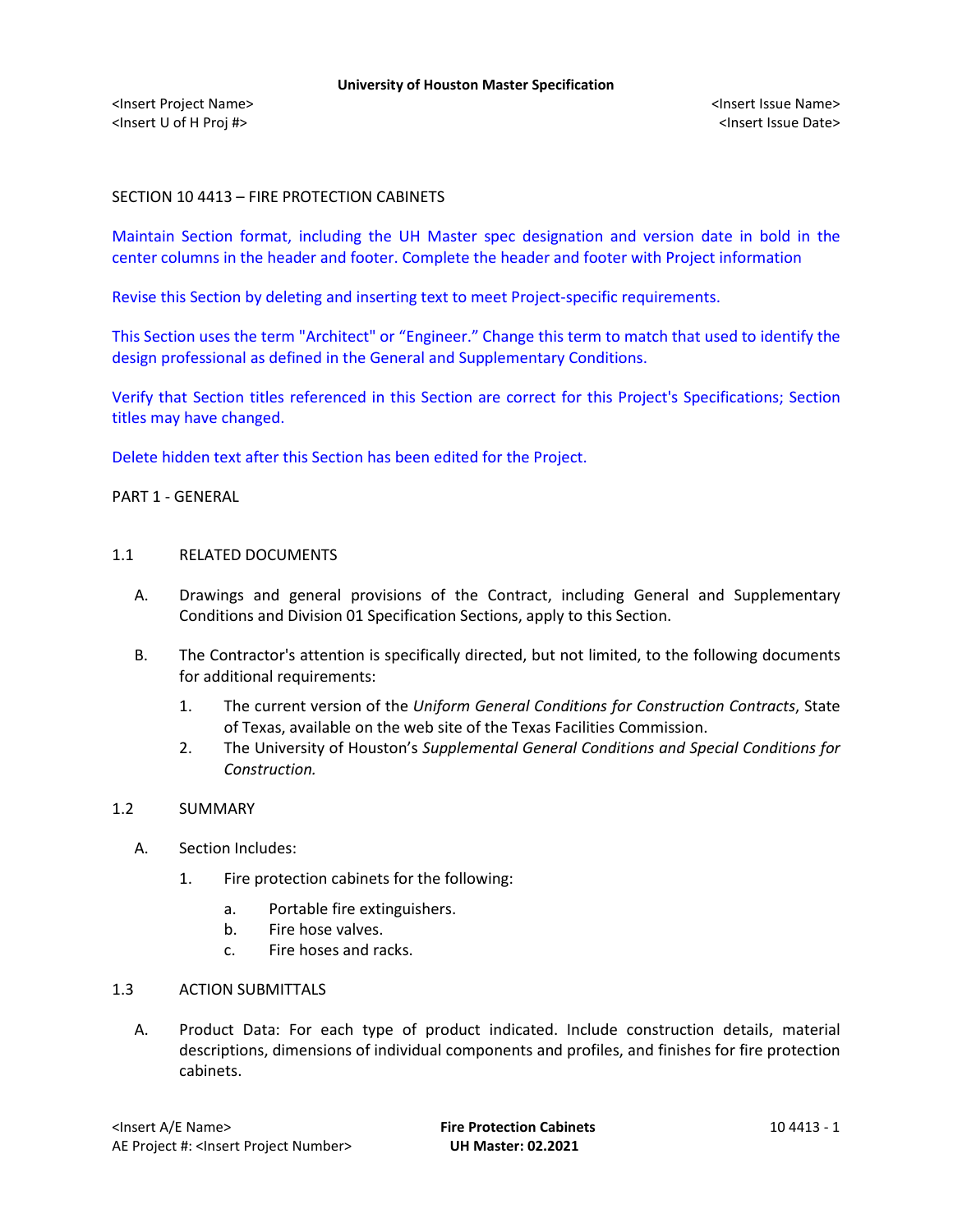#### **University of Houston Master Specification**

<Insert Project Name> <Insert Issue Name> <Insert U of H Proj #> <Insert Issue Date>

- 1. Fire Protection Cabinets: Include rough-in dimensions, details showing mounting methods, relationships of box and trim to surrounding construction, door hardware, cabinet type, trim style, and panel style.
- 2. Show location of knockouts for hose valves.

Retain paragraph and associated subparagraphs below if Project is to be LEED v4 certified.

- B. LEED Action Submittals (Projects authorized for LEED certification only)
	- 1. Building Product Disclosure and Optimization Sourcing of Raw Materials:
		- a. Leadership Extraction Practices
			- 1) Extended Producer Responsibility (EPR): Submit documentation indicating that manufacturers have a take back or recycling program for the product purchased.
			- 2) Bio-Based Materials: Meeting the sustainable Agriculture Network's Sustainable Agriculture Standard and tested per ASTM D6866.
			- 3) Wood Products: Certified by Forest Stewardship Council or USGBC approved equivalent.
			- 4) Recycled Content: For products having recycled content, indicate percentages by weight of post-consumer and pre-consumer recycled content.
				- a) Include statement indicating costs for each product having recycled content.
		- b. Sourcing of Raw Materials: For products that are required to comply with requirements for regional materials, indicating location of material manufacturer and point of extraction, harvest, or recovery for each raw material.
			- 1) Include statement indicating distance to Project, cost for each regional material and the fraction by weight that is considered regional.
	- 2. Indoor Environmental Quality, Low Emitting Materials: Building Products must be tested and compliant with the California Department of Public-Health (CDPH) Standard Method V1.1- 2010, using the applicable exposure scenario.
		- c. Paints, and Coatings: For wet applied on site products, include printed statement of VOC content, showing compliance with the applicable VOC limits of the California Air Resources Board (CARB) 2007, Suggested Control Measure (SCM) for Architectural Coatings, or the South Coast Air Quality Management District (SCAQMD) Rule 1113, effective June 3,-2011.
		- d. Adhesives and Sealants: For wet applied on site products, submit printed statement showing compliance with the applicable chemical content requirements of SCAQMD Rule 1168, effective July 1, 2005 and rule amendment date of January 7, 2005.
		- e. Alternative tests for VOC above include ASTM D2369-10; ISO 11890 part 1; ASTM D6886-03; or ISO 11890-2.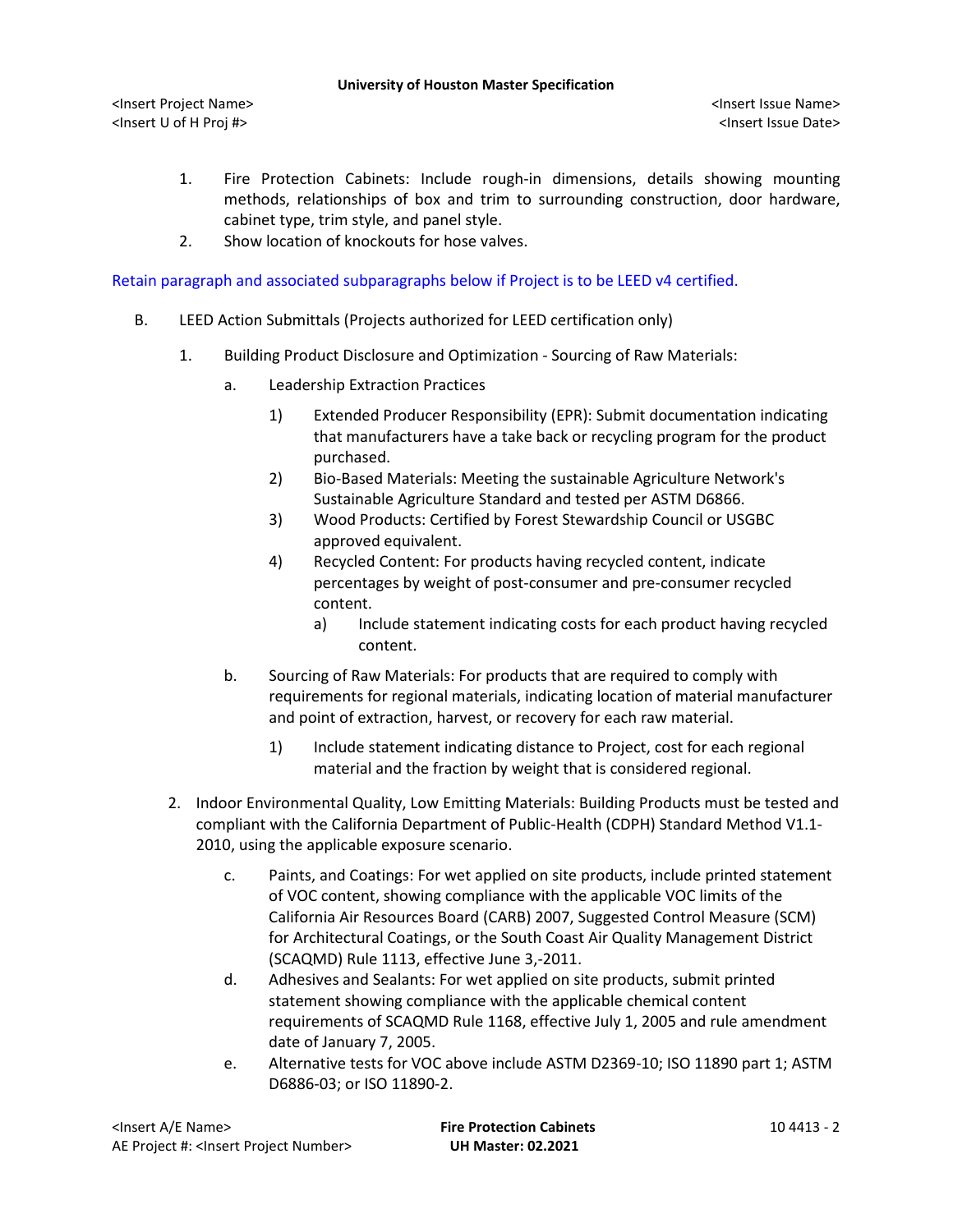#### **University of Houston Master Specification**

<Insert Project Name> <Insert Issue Name> <Insert U of H Proj #> <Insert Issue Date>

- f. Methylene Chloride and perchloroethylene may not be added to paints, coating, adhesive or sealants.
- g. Composite Wood: Submit documentation showing that wood used in the project has low formaldehyde emissions that meet the California Air Resources Board ATCM for formaldehyde requirements for ultra-low emitting formaldehyde (ULEF) resins or no added formaldehyde resins.
- h. Provide General Emissions Evaluation certificates for adhesives, sealants showing compliance with California Department of Public Health v1.1 emissions testing or equivalent.
- C. Laboratory Test Reports: For installation adhesives indicating compliance with requirements f or low-emitting materials.
- D. Shop Drawings: For fire protection cabinets. Include plans, elevations, sections, details, and attachments to other work.
- E. Samples for Verification: For each type of exposed finish required, prepared on 6 by 6 inches square samples.
- F. Product Schedule: For fire protection cabinets. Coordinate final fire protection cabinet schedule with fire extinguisher schedule to ensure proper fit and function.

# 1.4 INFORMATIONAL SUBMITTALS

Retain paragraph and associated subparagraphs below if Project is to be LEED v4 certified.

- A. LEED Informational Submittals:
	- 1. Building Product Disclosure and Optimization Sourcing of Raw Materials:
		- a. Raw Material Sources and Extraction Reporting: Submit Raw materials supplier corporate Sustainability Reports (CSRs); documenting responsible extraction; including extraction locations, long term ecologically responsible land use, commitment to reducing environmental harms from extraction and manufacturing processes, and a commitment to meeting applicable standards or programs that address responsible sourcing criteria
			- 1) Submit manufacturers' self-declared reports
			- 2) Submit third party verified corporate sustainability reports (CSR) using one of the following frameworks"
				- a) Global Reporting Initiative (GRI) Sustainability Report
				- b) Organization for Economic Co-operation and Development (OECD)
				- c) Guidelines for Multinational Enterprises
				- d) UN Global Compact
				- e) ISO 26000
				- f) USGBC approved program.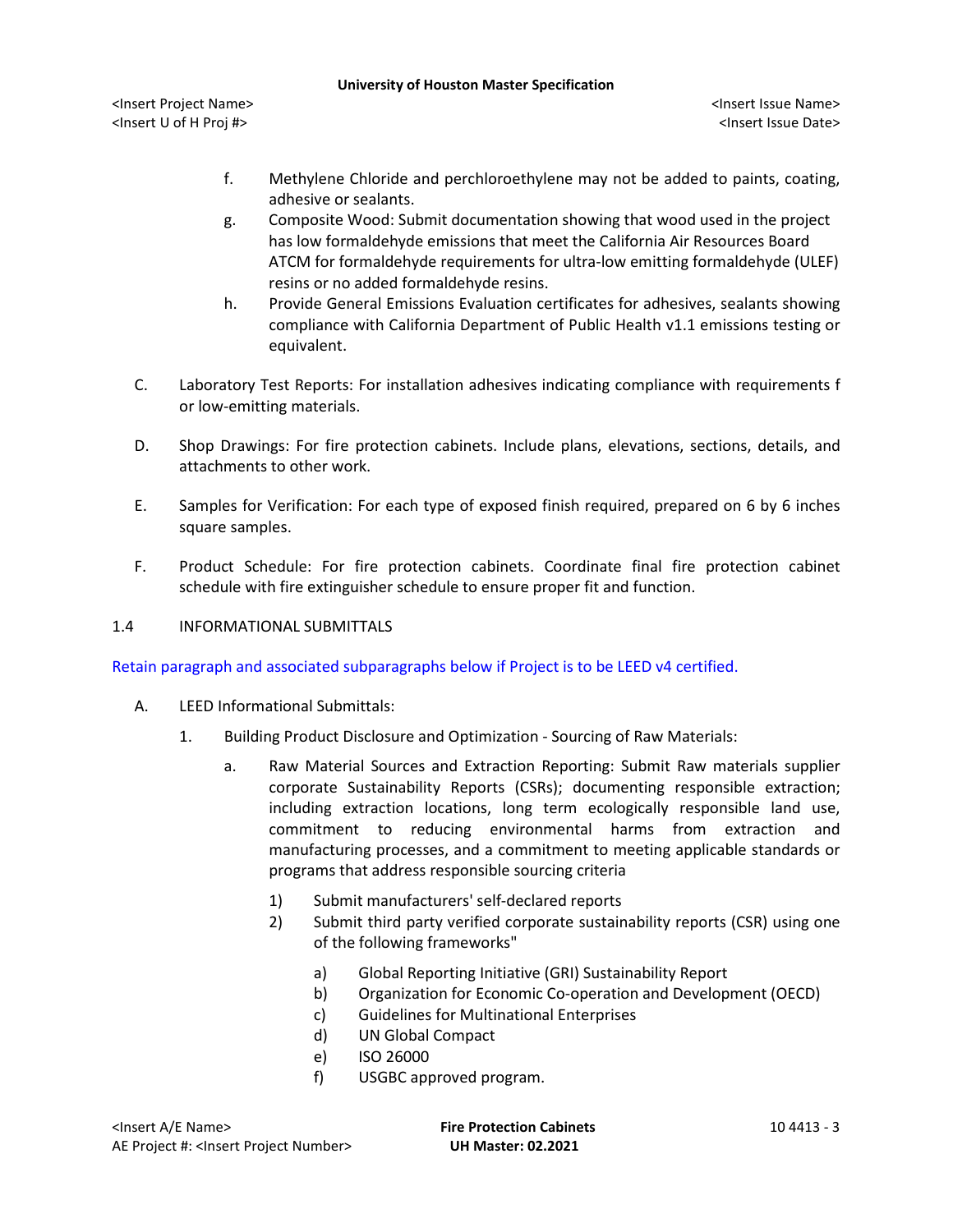- 2. Building Product Disclosure and Optimization Material Ingredients
	- a. Material Ingredient Optimization: Submit manufacturer's Environmental Product Declaration (EPD) or at least one of the following:
		- 1) GreenScreen V1.2 Benchmark: Third party report prepared by a licensed GreenScreen List Translator, or a full GreenScreen Assessment.
		- 2) Cradle to Cradle: Manufacturer's published literature for the product bearing the Cradle to Cradle logo.
		- 3) International Alternative Compliance Path REACH Optimization
		- 4) Declare: Manufacturer's completed Product Declaration Form
		- 5) Other programs approved by USGBC
	- b. Product Manufacturer Supply Chain Optimization: Submit documentation from manufacturers for products that go beyond material ingredient optimization as follows:
		- 1) Are sourced from product manufacturers who engage in validated and robust safety, health, hazard, and risk programs which at a minimum document at least 99 percent (by weight) of the ingredients used to make the building product or building material, and
		- 2) Are sourced from product manufacturers with independent third party verification of their supply chain that at a minimum verifies:
			- a) Processes are in place to communicate and transparently prioritize chemical ingredients along the supply chain according to available hazard, exposure and use information to identify those that require more detailed evaluation
			- b) Processes are in place to identify, document, and communicate information on health, safety and environmental characteristics of chemical ingredients
			- c) Processes are in place to implement measures to manage the health, safety and environmental hazard and risk of chemical ingredients
			- d) Processes are in place to optimize health, safety and environmental impacts when designing and improving chemical ingredients
			- e) Processes are in place to communicate, receive and evaluate chemical ingredient safety and stewardship information along the supply chain
			- f) Safety and stewardship information about the chemical ingredients is publicly available from all points along the supply chain.

# 1.5 CLOSE-OUT SUBMITTALS

A. Maintenance Data: For fire protection cabinets to include in maintenance manuals.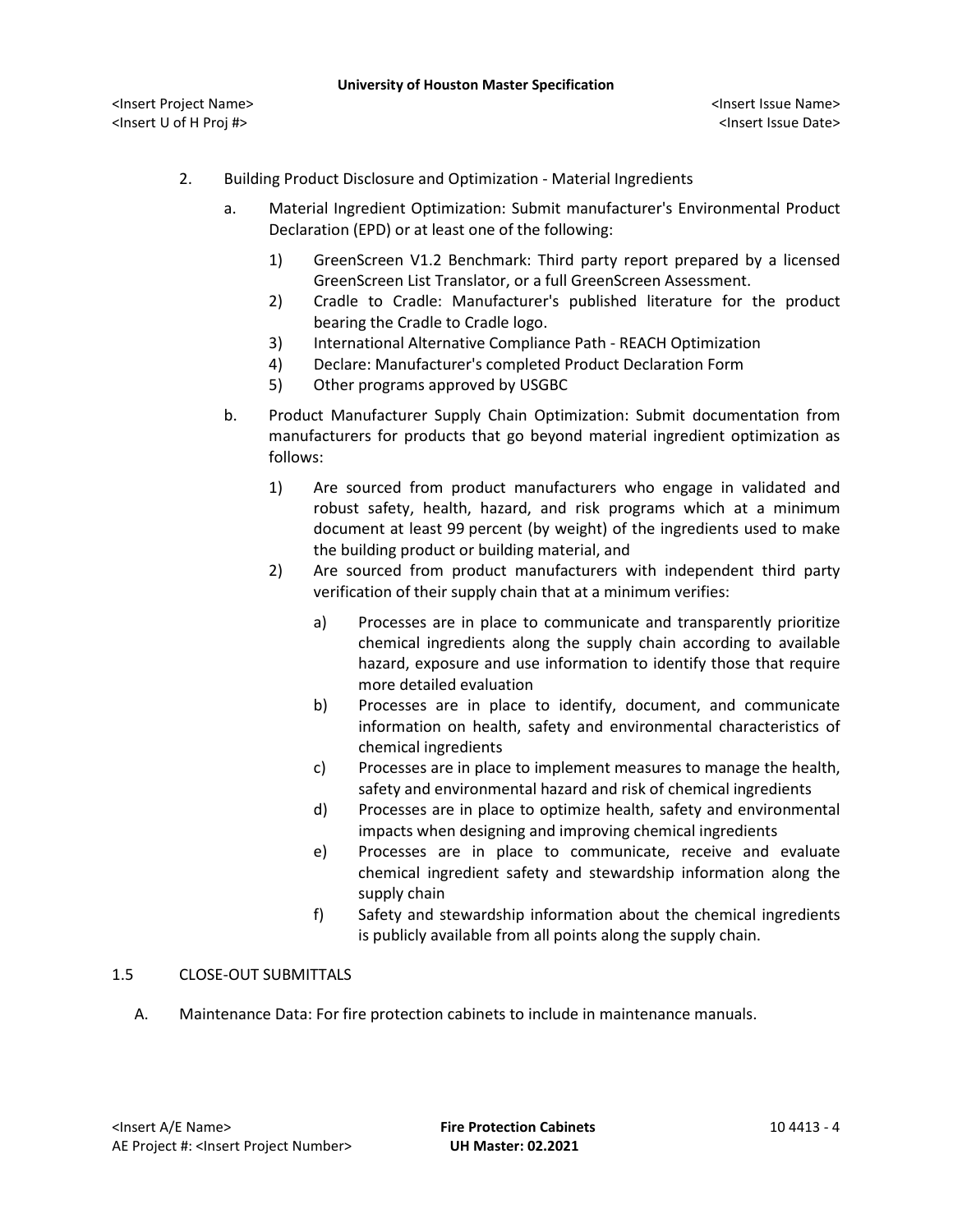# 1.6 QUALITY ASSURANCE

- A. Source Limitations: Obtain each type of fire extinguisher cabinet through one source from a single manufacturer.
- B. Fire-Rated, Fire Protection Cabinets: Listed and labeled to comply with requirements in ASTM E 814 for fire-resistance rating of walls where they are installed.

Retain first paragraph below if wired alarms are specified for fire extinguisher cabinets.

C. Electrical Components, Devices, and Accessories: Listed and labeled as defined in NFPA 70, by a qualified testing agency, and marked for intended location and application.

# 1.7 COORDINATION

- A. Coordinate size of fire protection cabinets to ensure that type and capacity of fire extinguishers indicated are accommodated.
- B. Coordinate sizes and locations of fire protection cabinets with wall depths.

# PART 2 - PRODUCTS

# 2.1 PERFORMANCE REQUIREMENTS

Requirement in "Fire-Rated Fire-Protection Cabinets" Paragraph below applies only to recessed and semirecessed cabinets.

A. Fire-Rated Fire-Protection Cabinets: Listed and labeled to comply with requirements in ASTM E814 for fire-resistance rating of walls where they are installed.

# 2.2 MATERIALS

- A. Tempered Break Glass: ASTM C 1048, Kind FT, Condition A, Type I, Quality q3, 1.5 mm thick.
- B. Cold-Rolled Steel: ASTM A1008/A1008M, Commercial Steel (CS), Type B.
- C. Stainless Steel: ASTM A240/A240M or ASTM A666, Type 304.
- D. Molded Glass-Fiber-Reinforced Resin: Made by placing glass-fiber strands that have been saturated with thermosetting plastic resin in molds in alternating directions to form interlocking bars without voids and with a high resin content.
- 2.3 FIRE PROTECTION CABINET (Typical Installation <**Insert drawing designation**>)
	- A. Cabinet Type: Suitable for fire extinguisher.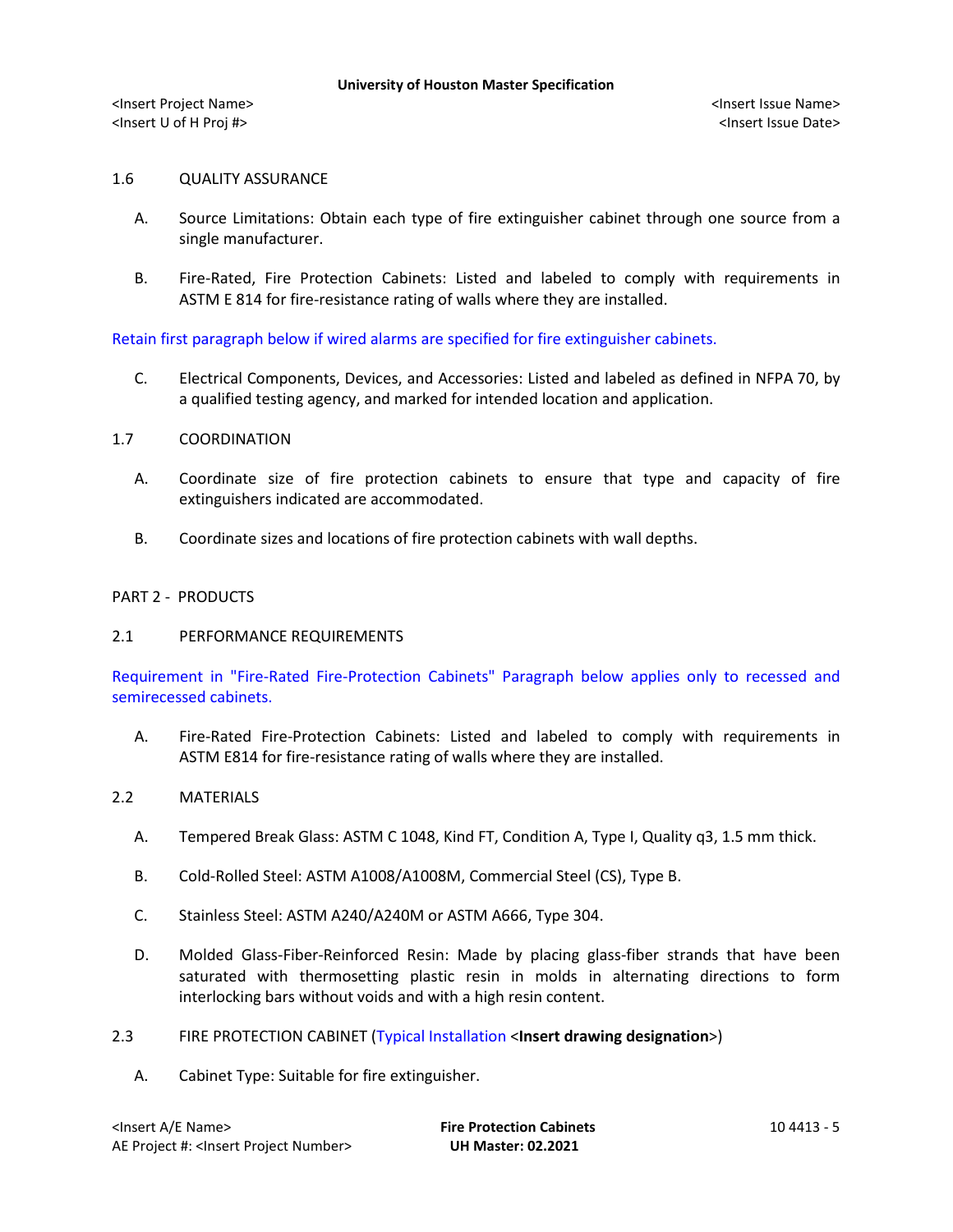- 1. Basis of Design: Subject to compliance with requirements, provide [**fully**][**semi-**] recessed, stainless steel, solid door, Architectural Series, fire extinguisher cabinets by Larsen's Manufacturing Company, [www.larsensmfg.com,](http://www.larsensmfg.com/) or comparable product by the following:
	- a. [J. L. Industries, Inc., a Division of Activar Construction Products Group;](http://www.specagent.com/LookUp/?uid=123456815878&mf=04&src=wd) Cosmopolitan Series
	- b. Substitutions: See Section 01 2500 "Substitution Procedures."
- B. Cabinet Construction [**Nonrated**] [**One-hour fire rated**] [**Two-hour fire rated**].
- C. Cabinet Material: Cold-rolled steel sheet

Retain subparagraph below if required for combination fire extinguisher/hose-valve cabinets.

1. Shelf: Same metal and finish as cabinet.

# Retain one of first two paragraphs below.

- D. Recessed Cabinet: Cabinet box recessed in walls of sufficient depth to suit style of trim indicated.
	- 1. Exposed Flat Trim: One-piece combination trim and perimeter door frame overlapping surrounding wall surface with exposed trim face and wall return at outer edge (backbend).
- E. Semi-recessed Cabinet: Cabinet box partially recessed in walls of sufficient depth to suit style of trim indicated; with one-piece combination trim and perimeter door frame overlapping surrounding wall surface with exposed trim face and wall return at outer edge (backbend). Provide where walls are of insufficient depth for recessed cabinets but are of sufficient depth to accommodate semi-recessed cabinet installation.
- F. Cabinet Trim Material: Same material and finish as door.
- G. Door Material: Stainless steel sheet
- H. Door Style: Solid opaque panel with frame.
- I. Door Hardware: Manufacturer's standard door-operating hardware of proper type for cabinet type, trim style, and door material and style indicated.
	- 1. Provide manufacturer's standard.
	- 2. Provide continuous hinge, of same material and finish as trim, permitting door to open 180 degrees.
- J. Accessories: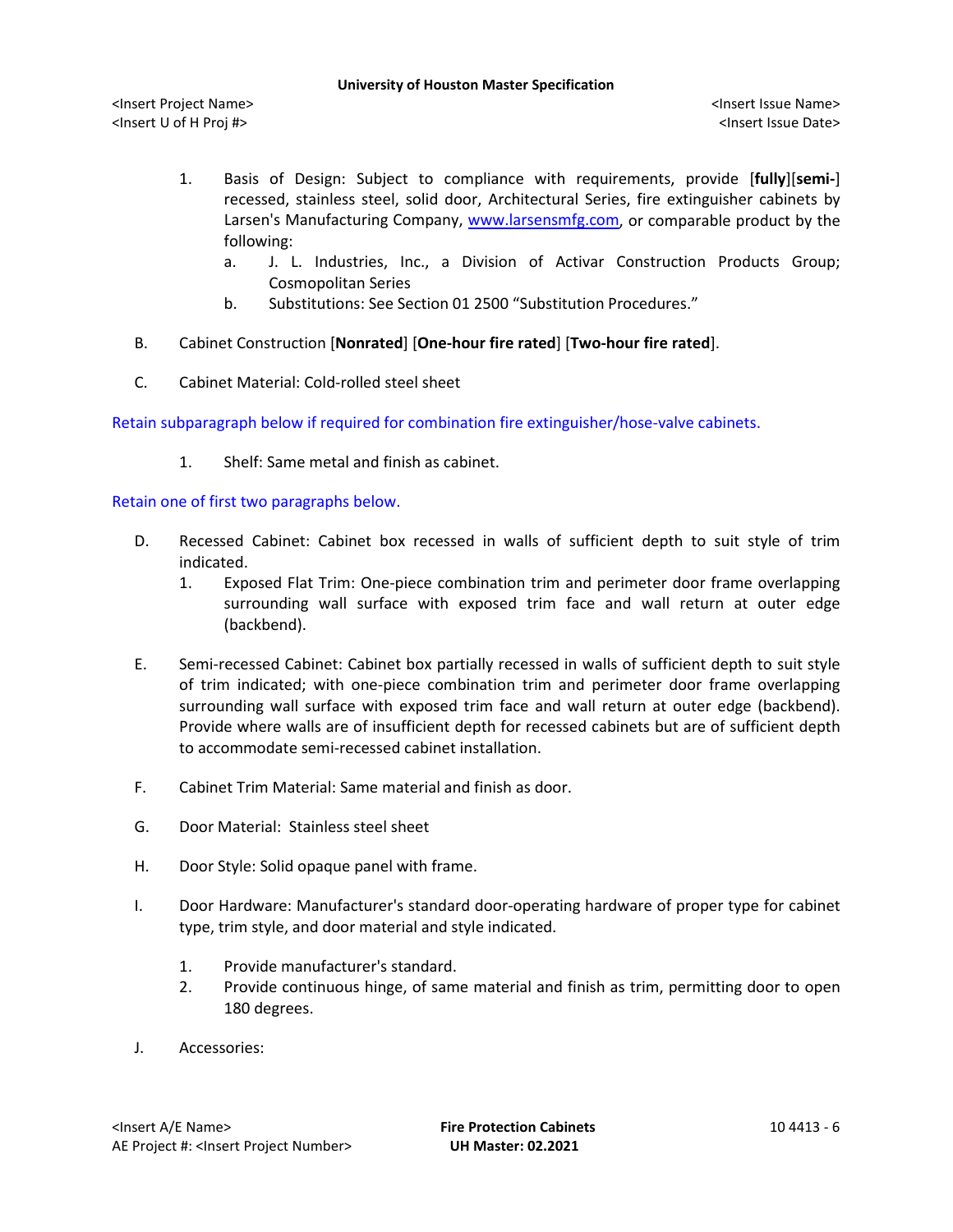- 1. Identification: Lettering complying with authorities having jurisdiction for letter style, size, spacing, and location. Locate as directed by Architect.
	- a. Identify fire extinguisher in fire protection cabinet with the words "FIRE EXTINGUISHER."
		- 1) Location: Applied to cabinet door.
		- 2) Application Process: Pressure-sensitive vinyl letters.
		- 3) Lettering Color: Black.
		- 4) Orientation: Vertical.
- K. Finishes:
	- 1. Cold-Rolled Steel Sheet: Manufacturer's standard Baked enamel, TGIC polyester powder coat or HAA polyester powder coat for the following:
		- a. Interior of cabinet.
	- 2. Stainless Steel: ASTM A480/A480M No. 4 directional satin finish.
- 2.4 FIRE PROTECTION CABINETS (Areas exposed to the elements and/or chemicals <**Insert drawing designation**>)
	- A. Cabinet Type: Suitable for fire extinguisher.
		- 1. Basis of Design: Subject to compliance with requirements, provide the following
			- a. Fiberglass cabinets manufactured by Thomas Products.
			- b. Substitutions: See Section 01 2500 "Substitution Procedures."
	- B. Cabinet Construction: Nonrated.
	- C. Cabinet Material: Molded fiberglass.

**Retain one of first two paragraphs below.**

- D. Semi-recessed Cabinet: Cabinet box partially recessed in walls of sufficient depth to suit style of trim indicated; with one-piece combination trim and perimeter door frame overlapping surrounding wall surface with exposed trim face and wall return at outer edge (backbend). Provide where walls are of insufficient depth for recessed cabinets but are of sufficient depth to accommodate semi-recessed cabinet installation.
- E. Surface-Mounted Cabinet: Cabinet box fully exposed and mounted directly on wall with no trim. Provide where walls are of insufficient depth for semi-recessed cabinet installation.
- F. Cabinet Trim Material: Same material and finish as door.
- G. Door Material: Same material as cabinet.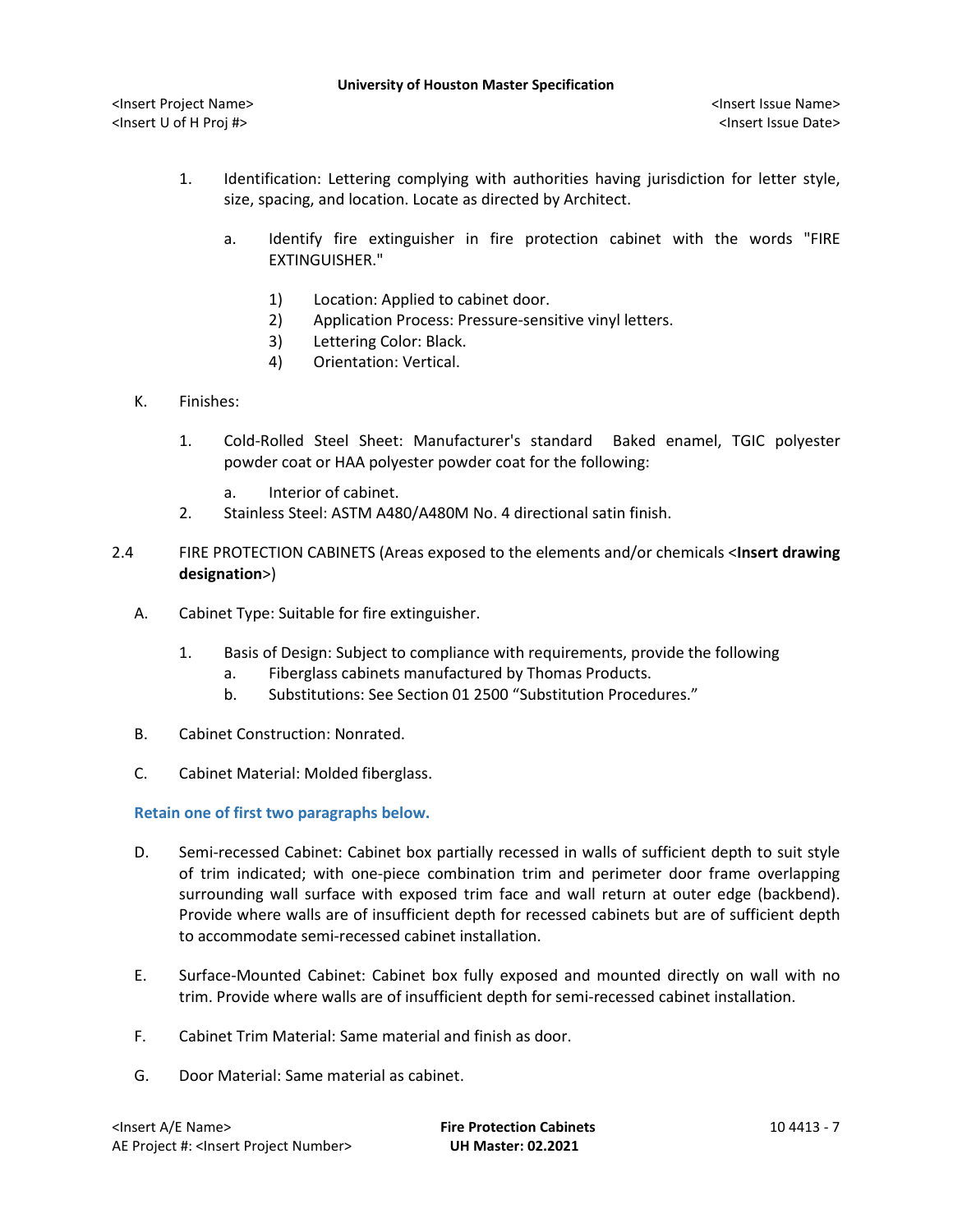- H. Door Style: Center glass panel with frame.
- I. Door Hardware: Manufacturer's standard door-operating hardware of proper type for cabinet type, trim style, and door material and style indicated.
- J. Accessories:

Delete first subparagraph below if not required for types of fire protection cabinets and extinguishers specified.

- 1. Mounting Bracket: Manufacturer's standard steel, designed to secure fire extinguisher to fire protection cabinet, of sizes required for types and capacities of fire extinguishers indicated, with plated or baked-enamel finish.
- 2. Identification: Lettering complying with authorities having jurisdiction for letter style, size, spacing, and location. Locate as directed by Architect.
	- a. Identify fire extinguisher in fire protection cabinet with the words "FIRE EXTINGUISHER."
		- 1) Location: Applied to cabinet door.
		- 2) Application Process: Silk-screened.
		- 3) Lettering Color: White.
		- 4) Orientation: Horizontal.
- K. Finishes:
	- 1. Manufacturer's standard gloss red integral color.

# PART 3 - EXECUTION

- 3.1 EXAMINATION
	- A. Examine walls and partitions for suitable framing depth and blocking where recessed and semi recessed cabinets will be installed.
	- B. Proceed with installation only after unsatisfactory conditions have been corrected.
- 3.2 PREPARATION
	- A. Prepare recesses for recessed fire protection cabinets as required by type and size of cabinet and trim style.
- 3.3 INSTALLATION
	- A. General: Install fire protection cabinets in locations and at mounting heights indicated or, if not indicated, at heights indicated below:
		- 1. Fire Protection Cabinets: 54 inches above finished floor to top of cabinet.